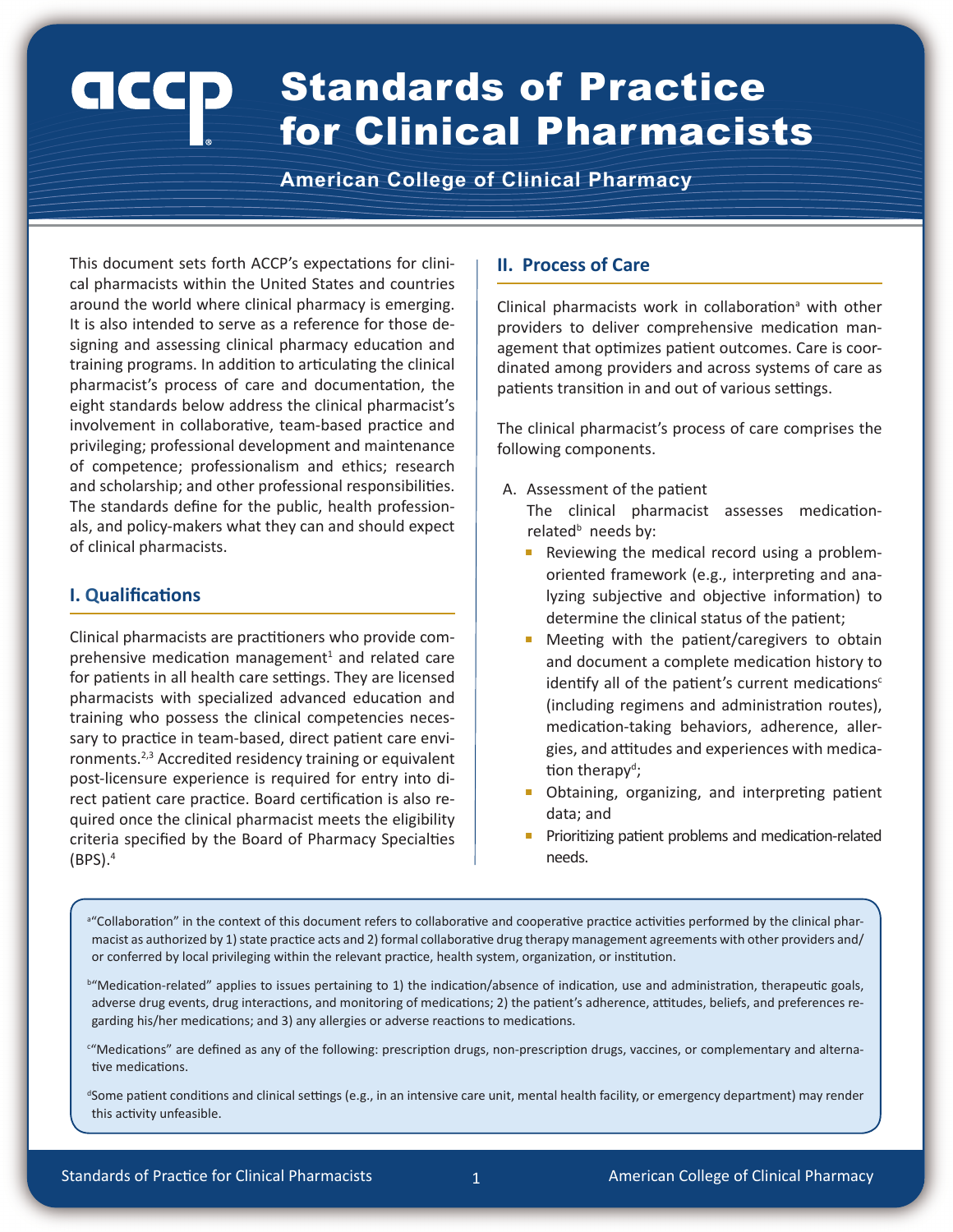- B. Evaluation of medication therapy The clinical pharmacist identifies strategies to optimize medication therapy by:
	- Assessing, with other members of the health care team, the appropriateness of current medications on the basis of health conditions, indication, and the therapeutic goals of each medication;
	- Evaluating the effectiveness, safety, and affordability of each medication;
	- Assessing medication-taking behaviors and adherence to each medication; and
	- Identifying medication-related problems and evaluating collaboratively with other members of the health care team the need for intervention.

C. Development and implementation of a plan of care The clinical pharmacist develops and implements, collaboratively with the patient and his/her health care providers, a plan for optimizing medication therapy by:

- Reviewing the patient's active medical problem list to inform and guide the development of an individualized assessment and plan for optimizing medication therapy;
- Formulating a comprehensive medication management assessment and plan<sup>e</sup> in collaboration with the health care team and implementing this plan to achieve patient-specific outcomes;
- Educating the patient/caregivers (both verbally and in writing) to ensure understanding of the care plan, to optimize adherence, and to improve therapeutic outcomes; and
- Establishing patient-specific measurable parameters and time frames for monitoring<sup>f</sup> and follow-up in collaboration with other members of the health care team.
- D. Follow-up evaluation and medication monitoring The clinical pharmacist performs follow-up evaluations in collaboration with other members of the health care team to continually assess patient outcomes by:
	- Coordinating with other providers to ensure that patient follow-up and future encounters are aligned with the patient's medical and medication-related needs;
	- Revisiting the medical record to obtain updates on the clinical status of the patient and then

meeting with the patient/caregivers to obtain an updated medication history to identify, assess, and document any new medication-related needs or problems;

- Conducting ongoing assessments and refining the plan of care to optimize medication therapy and ensure that individual goals are achieved; and
- Monitoring, modifying, documenting, and managing the plan of care in collaboration with the patient/caregivers and his/her other health care providers.

#### **III. Documentation**

Clinical pharmacists document directly in the patient's medical record the medication-related assessment and plan of care to optimize patient outcomes. This documentation should be compliant with the accepted standards for documentation (and billing, where applicable) within the health system, health care facility, outpatient practice, or pharmacy in which one works. Where applicable, accepted standards must be considered as they relate to the use of electronic health records (EHRs), health information technology and exchange systems, and e-prescribing.

The following components of the encounter are essential to include in the documentation, which may be communicated in the form of a traditional SOAP (subjective data, objective data, assessment, plan) note or other framework consistent with the standards of documentation within the practice setting.

A. Medication history

- A brief summary of the patient's past medication use and related health problems as an introduction to the documentation that will follow;
- A listing of all current medications that includes information regarding actual use, adherence, and attitudes toward therapy; and
- A listing of medication-related allergies and any adverse drug events that may affect prescribing and monitoring or preclude the future use of a medication.

<sup>e</sup> A comprehensive medication management plan relies on coordinated, team-based collaboration to initiate, modify, monitor, and/or discontinue medication therapy. Implementation of components of this plan may be delegated to the clinical pharmacist through a collaborative drug therapy management agreement or other formalized management protocol.

<sup>f</sup> In many settings, the clinical pharmacist will use tools that facilitate his/her monitoring of the patient (e.g., monitoring forms, flow sheets, and other aids to closely track and organize patient-specific data and/or data sets).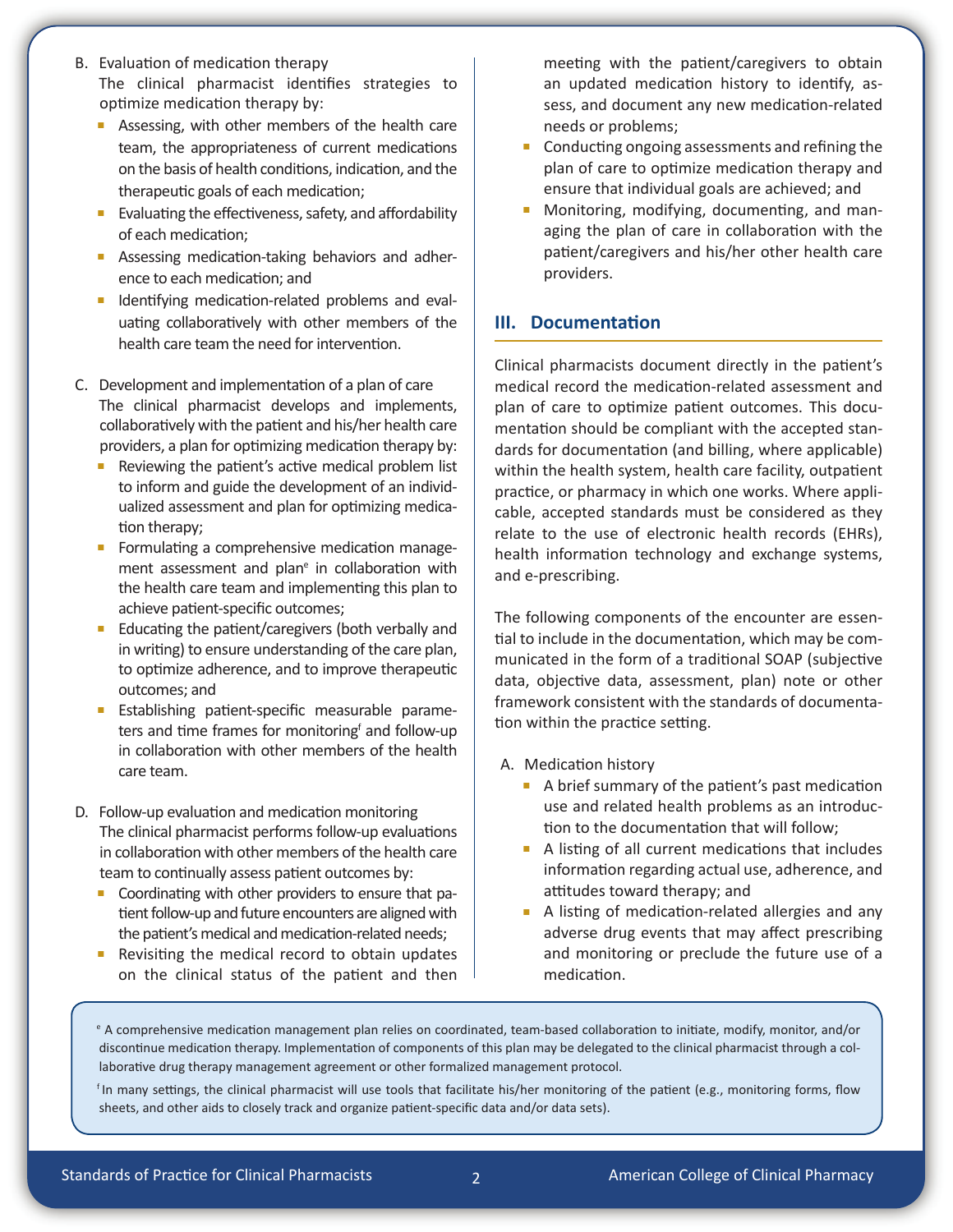- B. Active problem list with assessment of each problem
	- A listing of current health conditions and supporting data for the status of each condition, emphasizing associated medications and medication-related problems that may have an impact on desired goals; and
	- A listing of any additional medication-related problems or other medical issues that may be unrelated to current health conditions.
- C. Plan of care to optimize medication therapy and improve patient outcomes
	- The specific medication therapy plan that has been or will be implemented collaboratively by the health care team, including drug, dose, route, frequency, and relevant monitoring parameters; and
	- The collaborative plan for follow-up evaluation and monitoring as well as future visits.

# **IV. Collaborative, Team-Based Practice and Privileging**

Clinical pharmacists work with other health professionals as members of the health care team to provide high-quality, coordinated, patient-centered care.<sup>5</sup> They establish written collaborative drug therapy management (CDTM) agreements with individual physicians, medical groups, or health systems and/or hold formally granted clinical privileges from the medical staff or credentialing system of the organization in which they practice.<sup>4</sup> These privileging processes, together with the applicable state pharmacy practice act, confer certain authorities, responsibilities, and accountabilities to the clinical pharmacist as a member of the health care team and contribute to the enhanced efficiency and effectiveness of team-based care.

## **V. Professional Development and Maintenance of Competence**

Clinical pharmacists maintain competence in clinical problem-solving, judgment, and decision-making; communication and education; medical information evaluation and management; management of patient populations; and a broad range of therapeutic knowledge domains.<sup>6</sup> Clinical pharmacists maintain competency through:

A. Certification and maintenance of certification in the appropriate specialty relevant to their practice, including those specialties recognized by the Board of Pharmacy Specialties (BPS) or other nationally recognized multiprofessional certifications;

- B. Consistent participation in continuing professional development (CPD) activities that enhance direct patient care practice abilities; and
- C. Maintenance of active licensure, including required continuing pharmacy education activities, through the appropriate state board(s) of pharmacy.

Clinical pharmacists also pursue professional and career development by participating in formal and informal activities that enhance research and scholarship, teaching, leadership, and/or management.

## **VI. Professionalism and Ethics**

Clinical pharmacists have a covenantal, "fiducial" relationship with their patients. This relationship relies on the trust placed in the clinical pharmacist by the patient and the commitment of the clinical pharmacist to act in the best interest of individual patients and patient populations, within the context of legal and ethical parameters. Clinical pharmacists exhibit the traits of professionalism: responsibility, commitment to excellence, respect for others, honesty and integrity, and care and compassion.<sup>7</sup> They subscribe to the pharmacy profession's code of ethics and adhere to all pharmacist-related legal and ethical standards.

## **VII. Research and Scholarship**

Clinical pharmacists support and participate in research and scholarship to advance human health and health care by developing research questions; conducting or participating in clinical, translational, and health services research; contributing to the evolving literature in evidence-based pharmacotherapy; and/or disseminating and applying research findings that influence the quality of patient care.

## **VIII.Other Responsibilities**

Clinical pharmacists serve as direct patient care providers, but they may also serve as educators, researchers, clinical preceptors/mentors, administrators, managers, policy developers, and consultants. As the clinical pharmacy discipline grows, it must continue to familiarize more patients, families, caregivers, other health professionals, payers/insurers, health care administrators, students, and trainees with the full range of clinical pharmacists' responsibilities.